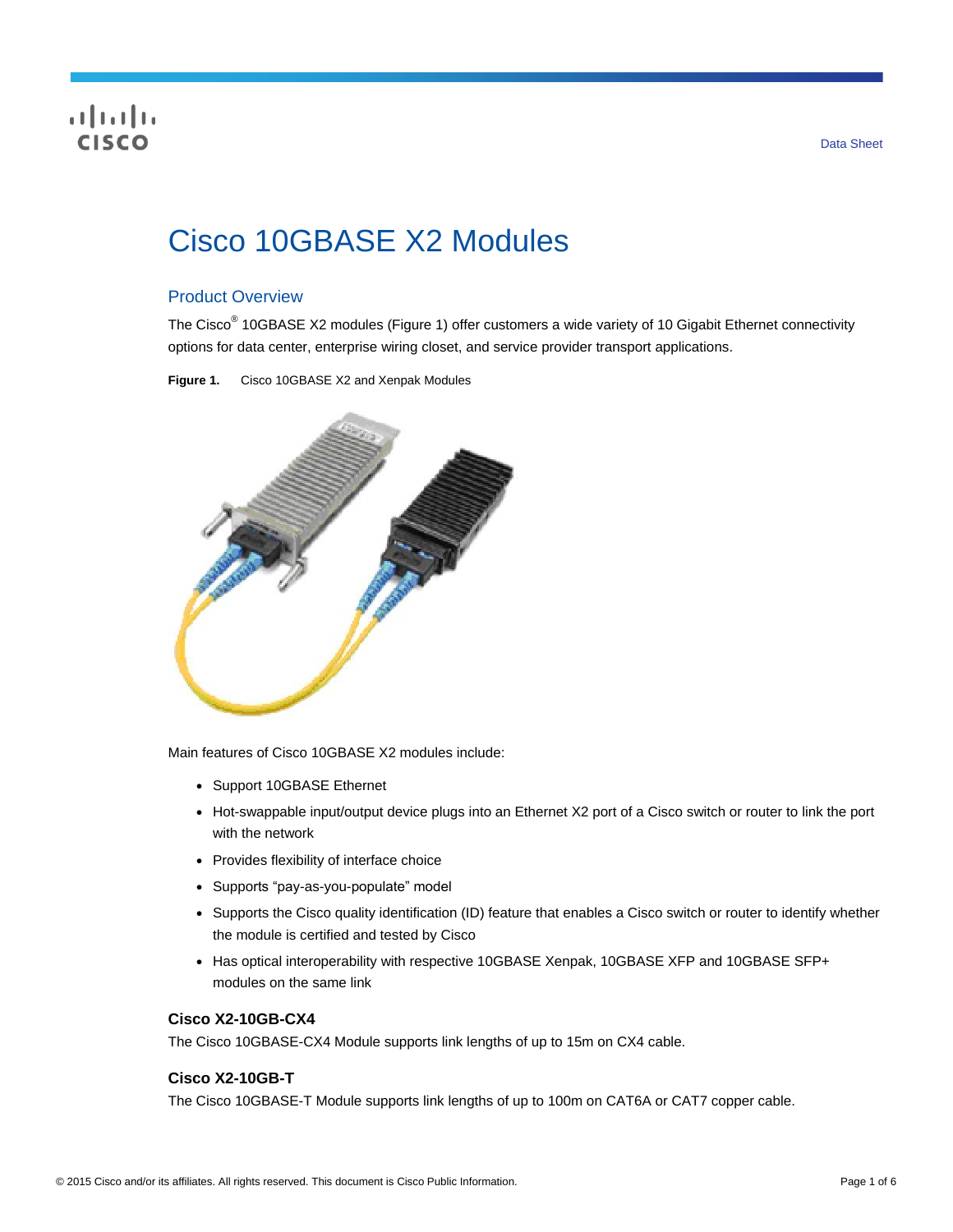#### **Cisco X2-10GB-LRM**

The Cisco 10GBASE-LRM Module supports link lengths of 220m on standard Fiber Distributed Data Interface (FDDI) grade multimode fiber (MMF). To ensure that specifications are met over FDDI-grade, OM1 and OM2 fibers, the transmitter should be coupled through a mode conditioning patch cord. No mode conditioning patch cord is required for applications over OM3. For additional information on mode conditioning patch cord requirements please see[: http://www.cisco.com/en/US/prod/collateral/modules/ps5455/product\\_bulletin\\_c25-530836.html.](http://www.cisco.com/en/US/prod/collateral/modules/ps5455/product_bulletin_c25-530836.html)

The Cisco 10GBASE-LRM Module also supports link lengths of 300m on standard single-mode fiber (SMF, G.652).

#### **Cisco X2-10GB-LX4**

The Cisco 10GBASE-LX4 Module supports link lengths of 300m on standard FDDI grade MMF. To ensure that specifications are met, the transmitter output should be coupled through a mode conditioning patch cord. For additional information on mode conditioning patch cord requirements please see:

[http://www.cisco.com/en/US/prod/collateral/modules/ps5455/product\\_bulletin\\_c25-530836.html.](http://www.cisco.com/en/US/prod/collateral/modules/ps5455/product_bulletin_c25-530836.html)

#### **Cisco X2-10GB-SR**

The Cisco 10GBASE-SR Module supports a link length of 26m on standard FDDI grade MMF. Using 2000 MHz\*km MMF (OM3), up to 300m link lengths are possible. Using 4700 MHz\*km MMF (OM4), up to 400m link lengths are possible.

#### **Cisco X2-10GB-LR**

The Cisco 10GBASE-LR Module supports a link length of 10 kilometers on standard single-mode fiber (SMF, G.652).

#### **Cisco X2-10GB-ER**

The Cisco 10GBASE-ER Module supports a link length of up to 40 kilometers on standard single-mode fiber (SMF, G.652).

#### **Cisco X2-10GB-ZR**

Supports link lengths of up to about 80 km on SMF. This interface is not part of the 10 Gigabit Ethernet standard but is built according to Cisco optical specifications.

#### Technical Specifications

#### **Platform Support**

Cisco X2 modules are supported on Cisco switches and routers. For more details, refer to the document Cisco Xenpak/X2 Compatibility Matrix.

#### **Connectors and Cabling**

Connectors: Dual SC/PC connector (-SR, -LR, -LRM, -LX4, -ER, -ZR); InfiniBand 4x connector (-CX4); RJ-45 connector (-T).

Note: For optical X2 modules, only connections with patch cords with PC or UPC connectors are supported. Patch cords with APC connectors are not supported. All cables and cable assemblies used must be compliant with the standards specified in the standards section.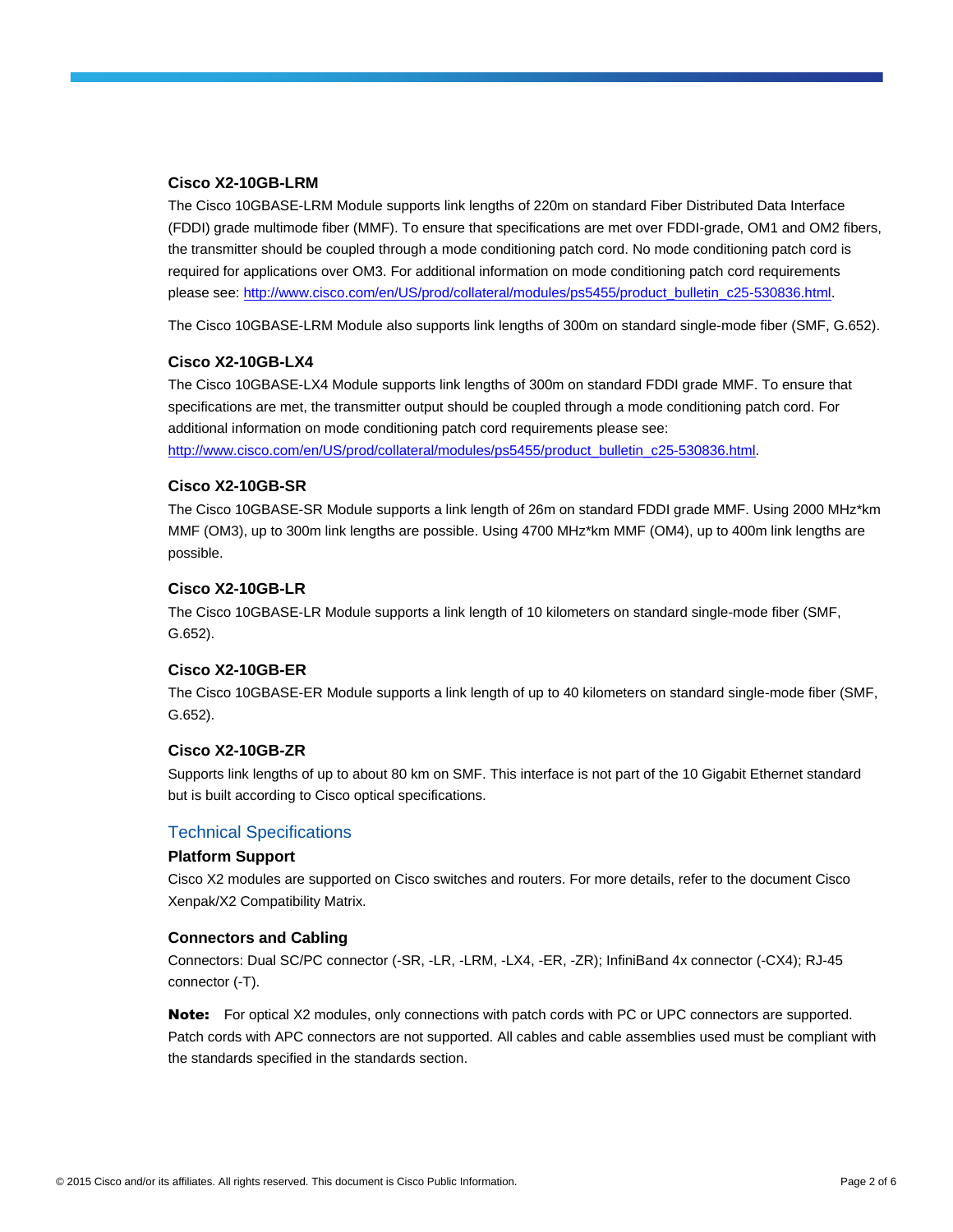Table 1 provides cabling specifications for the Cisco X2 modules.

**Table 1.** X2 Port Cabling Specifications

| <b>Cisco X2</b>          | <b>Wavelength (nm)</b>       | <b>Cable Type</b>        | <b>Core Size (Microns)</b>                   | <b>Modal Bandwidth</b><br>(MHz*km)                                            | Cable Distance                                       |
|--------------------------|------------------------------|--------------------------|----------------------------------------------|-------------------------------------------------------------------------------|------------------------------------------------------|
| Cisco X2-10GB-CX4        | $\qquad \qquad \blacksquare$ | CX4 (copper)             | $\overline{\phantom{a}}$                     | $\overline{\phantom{a}}$                                                      | 15 <sub>m</sub>                                      |
| Cisco X2-10GB-T          | $\overline{\phantom{a}}$     | CAT6A/CAT7<br>(copper)   | $\blacksquare$                               | $\blacksquare$                                                                | 100m                                                 |
| Cisco X2-10GB-SR         | 850                          | <b>MMF</b>               | 62.5<br>62.5<br>50.0<br>50.0<br>50.0<br>50.0 | 160 (FDDI-grade)<br>200 (OM1)<br>400<br>500 (OM2)<br>2000 (OM3)<br>4700 (OM4) | 26m<br>33m<br>66 <sub>m</sub><br>82m<br>300m<br>400m |
| Cisco X2-10GB-LRM        | 1310                         | <b>MMF</b><br><b>SMF</b> | 62.5<br>50.0<br>50.0<br>G.652                | 500<br>400<br>500<br>$\blacksquare$                                           | 220m<br>100m<br>220m<br>300m                         |
| <b>Cisco X2-10GB-LX4</b> | 1310                         | <b>MMF</b>               | 62.5<br>50.0<br>50.0                         | 500<br>400<br>500                                                             | 300m<br>240 <sub>m</sub><br>300m                     |
| Cisco X2-10GB-LR         | 1310                         | <b>SMF</b>               | G.652                                        | $\sim$                                                                        | 10 km                                                |
| Cisco X2-10GB-ER"        | 1550                         | <b>SMF</b>               | G.652                                        | $\overline{\phantom{a}}$                                                      | 40 km***                                             |

\* Minimum cabling distance for -LR, -SR, -LX4, -ER modules is 2m, according to the IEEE 802.3ae standard, and minimum cabling distance for -LRM modules is 0.5m, according to IEEE 802.3aq standard.

Requires 5 dB 1550 nm fixed loss attenuator for < 20 km. Attenuator is available as a spare. The part number is WS-X6K-5DB- $ATT=$ .

Links longer than 30 km are considered engineered links.

#### **Standards**

- IEEE 802.3ae (-LR, -SR, -LX4, -ER)
- IEEE 802.3ak (-CX4)
- IEEE 802.3aq (-LRM)
- IEEE 802.3an (-T)

Table 2 shows the main optical characteristics for the Cisco X2 module. The Cisco X2-10GB-CX4 and X2-10GB-T are not optical modules and therefore are not listed in Table 2.

| Table 2. |  |  |  | <b>Optical Transmit and Receive Specifications</b> |
|----------|--|--|--|----------------------------------------------------|
|----------|--|--|--|----------------------------------------------------|

| <b>Product</b>    | <b>Type</b>                     | Transmit Power (dBm) |                          | Receive Power (dBm) |                                                  | <b>Transmit and Receive</b><br><b>Wavelength Range (nm)</b> |                |
|-------------------|---------------------------------|----------------------|--------------------------|---------------------|--------------------------------------------------|-------------------------------------------------------------|----------------|
|                   |                                 | <b>Maximum</b>       | <b>Minimum</b>           | <b>Maximum</b>      | <b>Minimum</b>                                   | <b>Transmit</b>                                             | <b>Receive</b> |
| Cisco X2-10GB-SR  | 10GBASE-SR 850 nm<br><b>MMF</b> | $-1.2$               | $-7.3$                   | $-1.0$              | $-9.9$                                           | 840 to 860                                                  |                |
| Cisco X2-10GB-LRM | 10GBASE-LRM 1310<br>nm MMF      | 0.5                  | $-6.5$                   | 0.5                 | $-8.4$ (in<br>average)<br>and $-6.4$ (in<br>OMA) | 1260 to 1355                                                |                |
| Cisco X2-10GB-LX4 | 10GBASE-LX4 WWDM<br>1300 nm MMF | $-0.5$ per lane      | -6.75 per<br>lane in OMA | $-0.5$ per lane     | $-14.25$ per<br>lane in OMA                      | Four lanes; overall range:<br>1269 to 1356                  |                |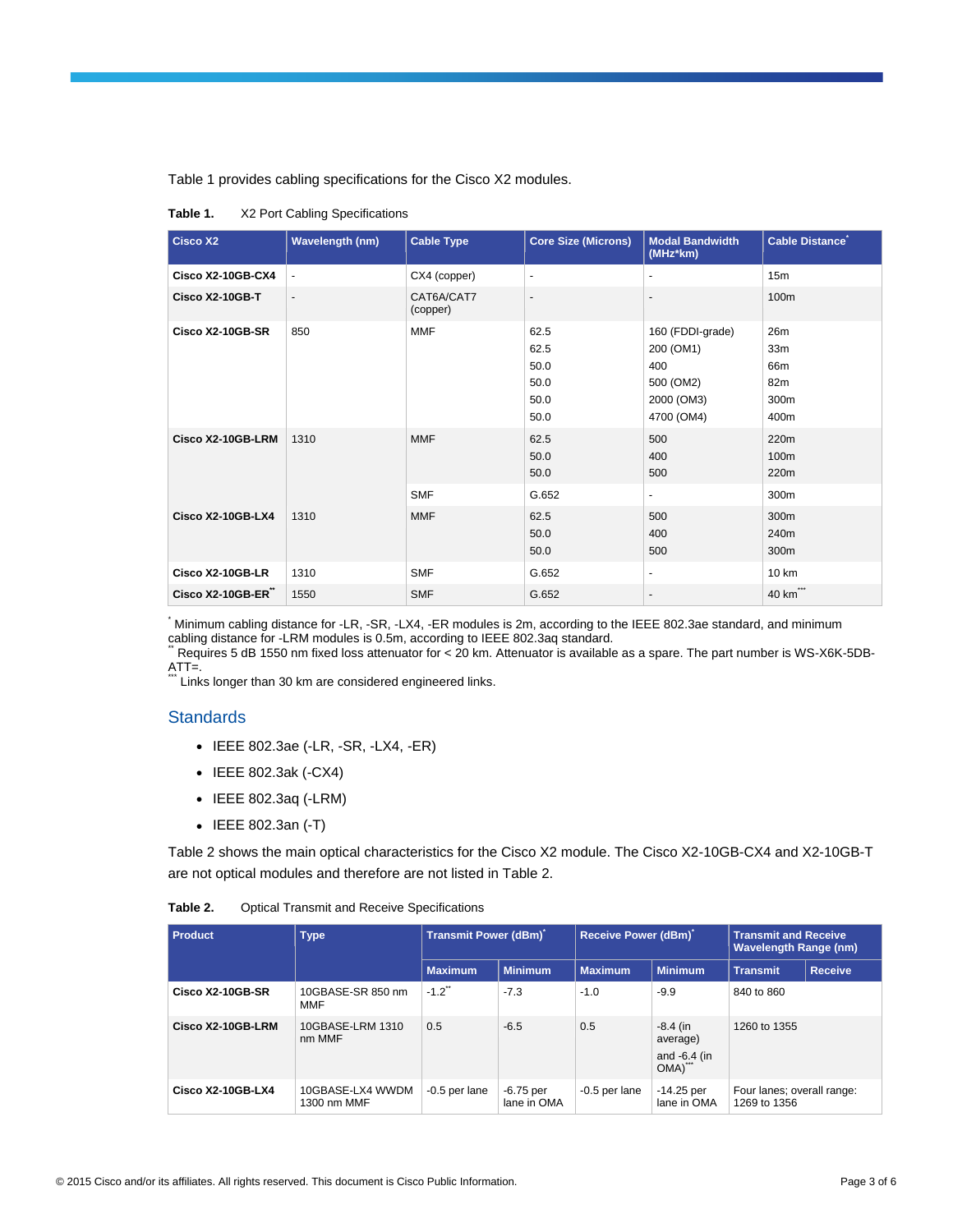| Product          | <b>Type</b>                      | Transmit Power (dBm) |                | <b>Receive Power (dBm)</b> |                | <b>Transmit and Receive</b><br><b>Wavelength Range (nm)</b> |                 |
|------------------|----------------------------------|----------------------|----------------|----------------------------|----------------|-------------------------------------------------------------|-----------------|
|                  |                                  | <b>Maximum</b>       | <b>Minimum</b> | <b>Maximum</b>             | <b>Minimum</b> | <b>Transmit</b>                                             | <b>Receive</b>  |
| Cisco X2-10GB-LR | 10GBASE-LR 1310 nm<br><b>SMF</b> | 0.5                  | $-8.2$         | 0.5                        | $-14.4$        | 1260 to 1355                                                | 1260 to<br>1565 |
| Cisco X2-10GB-ER | 10GBASE-ER 1550 nm<br><b>SMF</b> | 4.0                  | $-4.7$         | $-1.0$                     | $-15.8$        | 1530 to 1565                                                | 1260 to<br>1565 |

.<br>¨ Transmitter and receiver power is in average, unless specified.<br>¨ The launch power shall be the lesser of the class 1 safety limit or the maximum receive power. Class 1 laser requirements are defined by IEC 60825-1: 2001.

\*\*\* Both average and OMA specifications must be met simultaneously.

\*\*\*\* Even though the receiver can tolerate a wide wavelength range, the specifications are guaranteed for a signal within the transmit wavelength range.

Table 3 details optical specifications for the Cisco X2-10GB-ZR modules.

**Table 3.** X2-10GB-ZR Optical Parameters

| Parameter                                        | <b>Symbol</b> | <b>Minimum</b> | <b>Typical</b> | <b>Maximum</b> | <b>Units</b> | <b>Notes and</b><br><b>Conditions</b>                                                                                                                                                     |  |
|--------------------------------------------------|---------------|----------------|----------------|----------------|--------------|-------------------------------------------------------------------------------------------------------------------------------------------------------------------------------------------|--|
| <b>Transmitter</b>                               |               |                |                |                |              |                                                                                                                                                                                           |  |
| <b>Transmitter</b><br>wavelength                 |               | 1530           |                | 1565           | nm           |                                                                                                                                                                                           |  |
| Side-mode<br>suppression ratio                   | <b>SMSR</b>   | 30             |                |                | dB           |                                                                                                                                                                                           |  |
| <b>Transmitter extinction</b><br>ratio           |               | 9              |                |                | dB           |                                                                                                                                                                                           |  |
| <b>Transmitter optical</b><br>output power       | $P_{out}$     | $\mathbf{0}$   |                | 4.0            | dBm          | Average power<br>coupled into<br>single-mode fiber                                                                                                                                        |  |
| <b>Receiver</b>                                  |               |                |                |                |              |                                                                                                                                                                                           |  |
| Receiver optical input<br>wavelength             |               | 1530           |                | 1565           | nm           | The receiver can<br>tolerate a<br>wavelength range<br>from 1260 to<br>1565, but the<br>specifications are<br>guaranteed for a<br>signal received<br>with the transmit<br>wavelength range |  |
| Receiver damage<br>threshold                     |               |                |                | $-1$           | dBm          |                                                                                                                                                                                           |  |
| <b>Dispersion tolerance</b>                      |               | $\mathbf 0$    |                | 1600           | ps/nm        |                                                                                                                                                                                           |  |
| Optical input power                              | $P_{in}$      | $-24.0$        |                | $-7.0$         | dBm          | At bit error rate<br>$(BER) = 10e^{-12}$<br>with IEEE 802.3<br>test pattern                                                                                                               |  |
| <b>Dispersion power</b><br>penalty at 1600 ps/nm |               |                |                | 3              | dB           | At bit error rate<br>$(BER) = 10e^{-12}$<br>with IEEE 802.3<br>test pattern                                                                                                               |  |

Note: Parameters are specified over temperature and at end of life unless otherwise noted. When shorter distances of single-mode fiber are used, an inline optical attenuator must be used to avoid overloading and damaging the receiver.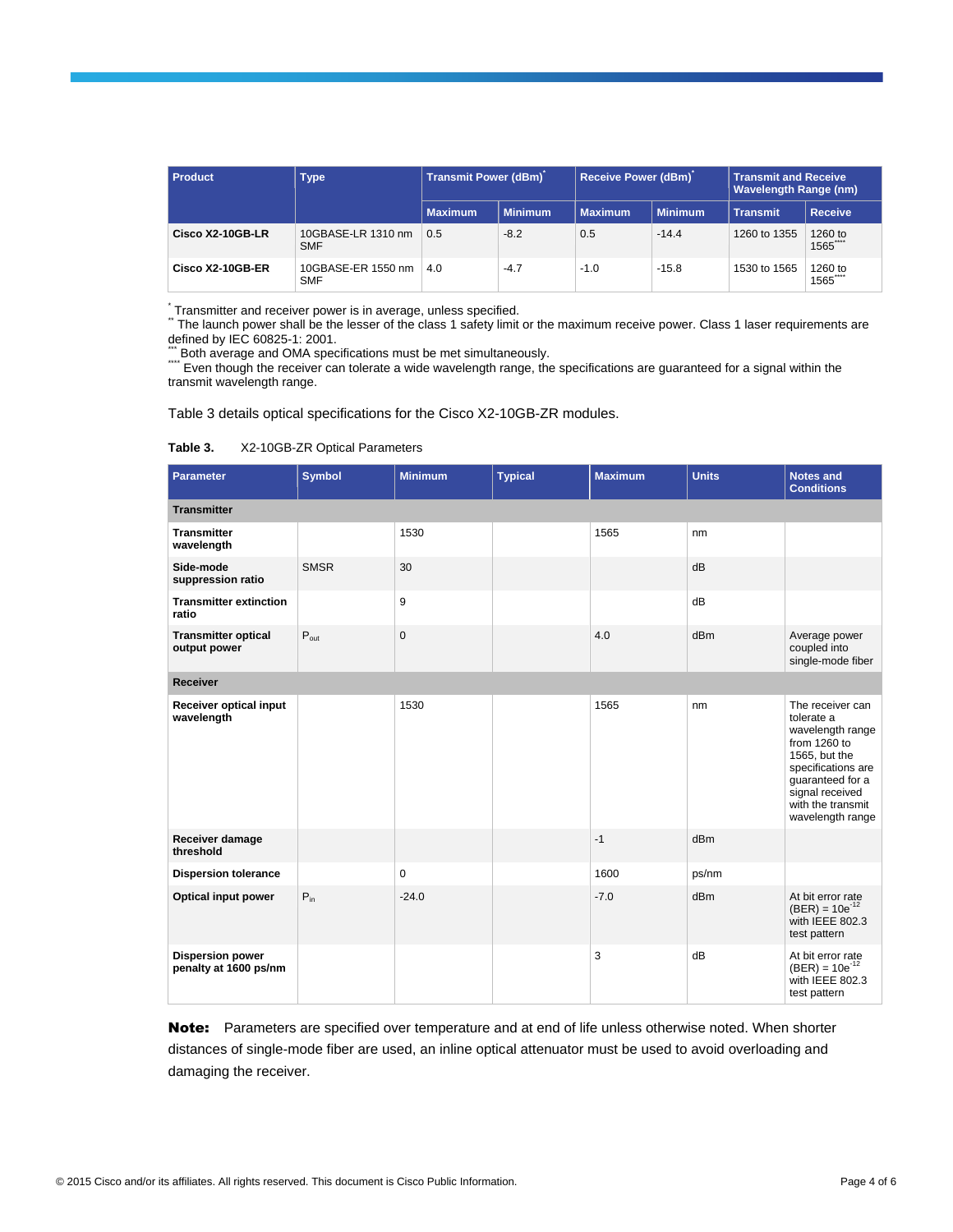#### **Dimensions**

- Dimensions (D x W x H): 91mm x 36mm x 13.46mm. Cisco X2s typically weigh under 300 grams
- Environmental Conditions and Power Requirements
- The operating temperature range is between 0 and 70°C (32 to 158°F); storage temperature range is -40 to 85°C (-40 to 185°F)
- The maximum power consumption per Cisco X2 module is 4W

#### **Warranty**

- Standard warranty: 1 year
- Extended warranty (optional): Cisco X2 modules can be covered in a Cisco SMARTnet® support contract for the Cisco switch or router chassis

Table 4 provides the ordering information for Cisco X2 modules and related cables.

| Table 4. |  | Ordering Cisco X2 and Respective Cables |  |
|----------|--|-----------------------------------------|--|
|----------|--|-----------------------------------------|--|

| <b>Description</b>                                      | <b>Product Number</b> |
|---------------------------------------------------------|-----------------------|
| X2 Modules                                              |                       |
| Cisco 10GBASE-LR X2 Module for SMF                      | $X2-10GB-LR$          |
| Cisco 10GBASE-CX4 X2 Module for CX4 (copper) cable      | X2-10GB-CX4           |
| Cisco 10GBASE-SR X2 Module for MMF                      | X2-10GB-SR            |
| Cisco 10GBASE-LRM X2 Module for MMF                     | X2-10GB-LRM           |
| Cisco 10GBASE-LX4 X2 Module for MMF                     | X2-10GB-LX4           |
| Cisco 10GBASE-ER X2 Module for SMF                      | X2-10GB-ER            |
| Cisco 10GBASE-ZR X2 Module for SMF                      | $X2-10GB-ZR$          |
| Cisco 10GBASE-T X2 Module for CAT6A/CAT7 copper cable   | $X2-10GB-T$           |
| <b>Cables</b>                                           |                       |
| Mode conditioning patch cable 62.5u, dual SC connectors | $CAB-GELX-625=$       |
| Mode conditioning patch cable 50u, dual SC connectors   | $CAB-MCP50-SC=$       |
| 1m cable for 10GBase-CX4 module                         | $CAB-INF-28G-1=$      |
| 5m cable for 10GBase-CX4 module                         | CAB-INF-28G-5=        |
| 10m cable for 10GBase-CX4 module                        | $CAB-INF-28G-10=$     |
| 15m cable for 10GBase-CX4 module                        | $CAB-INF-26G-15=$     |

#### **Regulatory and Standards Compliance**

Standards:

- GR-20-CORE: Generic Requirements for Optical Fiber and Optical Fiber Cable
- GR-326-CORE: Generic Requirements for Single-Mode Optical Connectors and Jumper Assemblies
- GR-1435-CORE: Generic Requirements for Multifiber Optical Connectors

Safety:

- Laser Class 1 21CFR-1040 LN#50 7/2001
- Laser Class 1 IEC60825-1